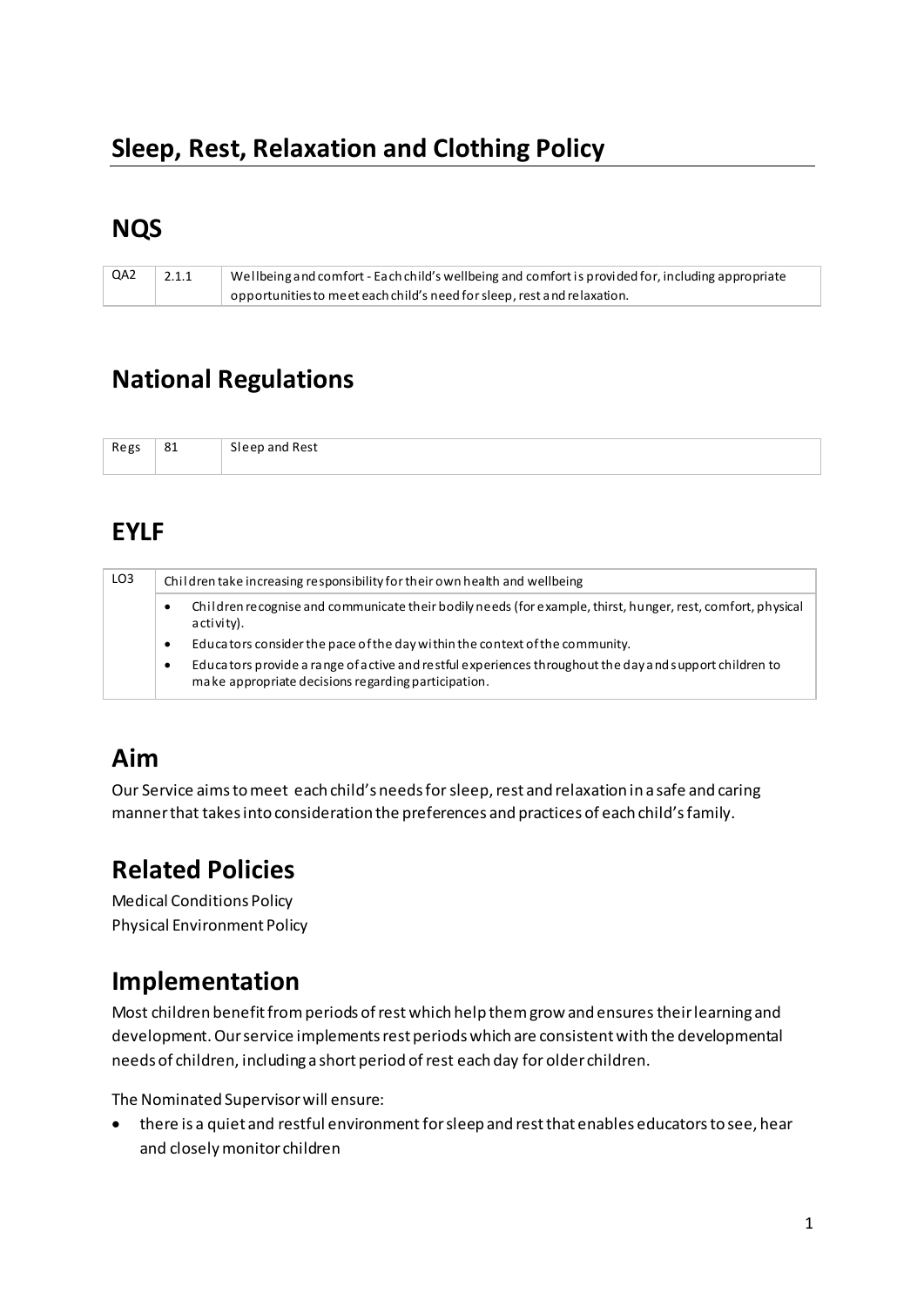- there are comfortable spaces for children to engage in quiet experiences
- educator to child ratios are maintained at all times children are sleeping and resting
- a copy of this policy is provided to parents during enrolment and that information about safe sleeping practices for babies and toddlers (eg from Sids and Kids) are displayed on noticeboards or in our parent library

The Nominated Supervisor will ensure educators, staff and volunteers:

- accommodate each child's and family's preferences for rest, sleep and clothing to the extent they are consistent with our policies and requirements. This includes prefe rences related to a child's social and cultural heritage. In line with the principles and objectives of the National Law, if a resting child falls asleep without assistance in instances where families have requested the child not have naps, educators may allow the child to sleep for a period they believe is in the best interests of the child's health and wellbeing
- follow the procedures in this policy which are based on recommendations from SIDS and Kids. If a child has a medical condition which prevents educators from following these procedures, for example a condition which prevents a child from being placed on their back, an alternative resting practice must be authorised by a registered medical practitioner in writing. This should be part of a child's Medical Management Plan
- communicate daily with parents about their child's sleep and rest routines at the service and at home
- regularly monitor all children who are sleeping with specific attention to breathing patterns, and monitor all babies every 10 minutes
- monitor the temperature of the rest environment to ensure it is comfortable wi thout becoming too hot or cold
- help children learn about their needs for rest and comfort and where appropriate negotiate the need for sleep and rest with children. Children will be encouraged to communicate their needs where possible and to make appropriate decisions
- provide children who do not require sleep or rest with quiet, meaningful activities
- support children who need rest and relaxation outside our designated "rest ti me"
- group children in a way that minimises overcrowding
- comfort children when required. We discourage rocking children to sleep so that children do not come to expect this from their families at home
- respect the privacy needs of each child when dressing and undressing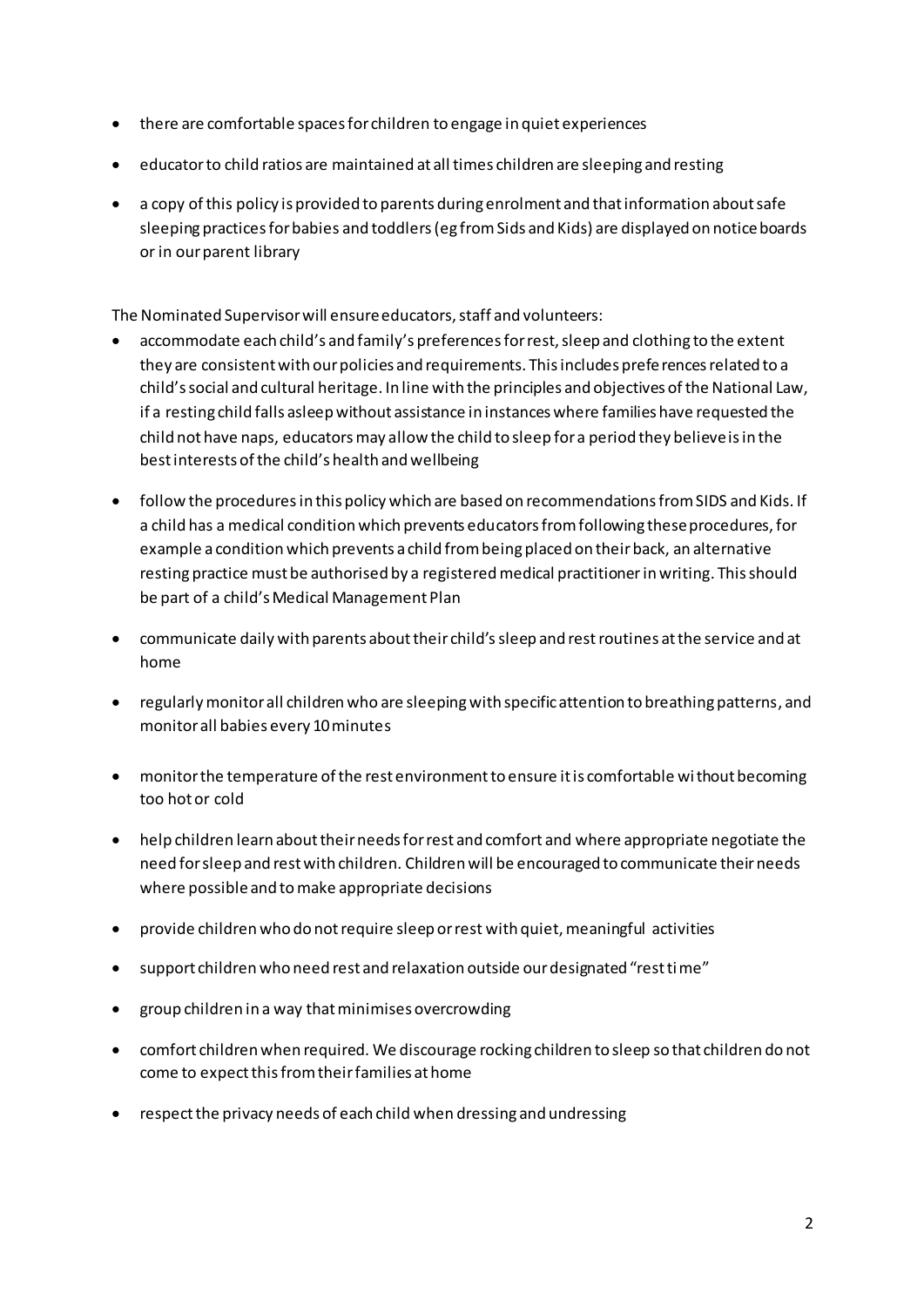### **Safe resting practices for babies (birth to 3 years)**

Educators, staff and volunteers will:

- place babies and toddlers on their back to rest (unless a medical practitioner has authorised an alternative resting practice due to a medical condition)
- allow older babies and toddlers to find their own sleeping position if they move after being placed on their back to rest
- ensure a child's face is never covered with bed linen while they are sleeping
- use light bedding as the preferred option, and tuck all bedding in to prevent child from pulling it over their head. Sleeping bags with a fitted neck and arm holes (and no hood) may also be used instead of bed linen
- **not** use quilts, doonas, pillows, soft toys, lamb's wool or cot bumpers
- place baby or toddler (if using cot) so their feet are close to the bottom end of the cot and they cannot wriggle under the bed linen
- place children in cots without bottles (for safety and dental hygiene reasons)
- remove bibs before putting child down to rest or sleep
- play calm, relaxing music
- provide dummies if required without attaching them to chains

### **Safe resting practices for preschool children (3-5yrs)**

Educators, staff and volunteers will:

- place preschool children on their back to rest (or ask them to lay on their back to rest)
- allow preschool children to find their own sleeping position if they move while sleeping or after lying on their back initially
- ensure a preschool child's face is never covered with bed linen while they are sleeping
- use light bedding as the preferred option
- settle children in beds without bottles (for safety and dental hygiene reasons)
- play calm, relaxing music

### **Cots**

All cots must meet Australian Standards and be labelled AS/NZS 2172:2010 or AS/NZS 2195:2010 (folding cots).

- Cot mattresses should be in good condition, clean, firm, flat and must fit the cot base with no more than a 20mm gap between the mattress and the sides of the cot
- The distance between slats must be at least 50 mm
- For cots in the lowest base position the distance between the top of the mattress base and the top edge of the lowest cot side or end must be a minimum of:
	- 600 mm when the access is closed
	- 250 mm when the access is open
- For cots in the upper base position the distance between the top of the mattress base and the top edge of the lowest cot side or end must be a minimum of:
	- 400 mm when the access is closed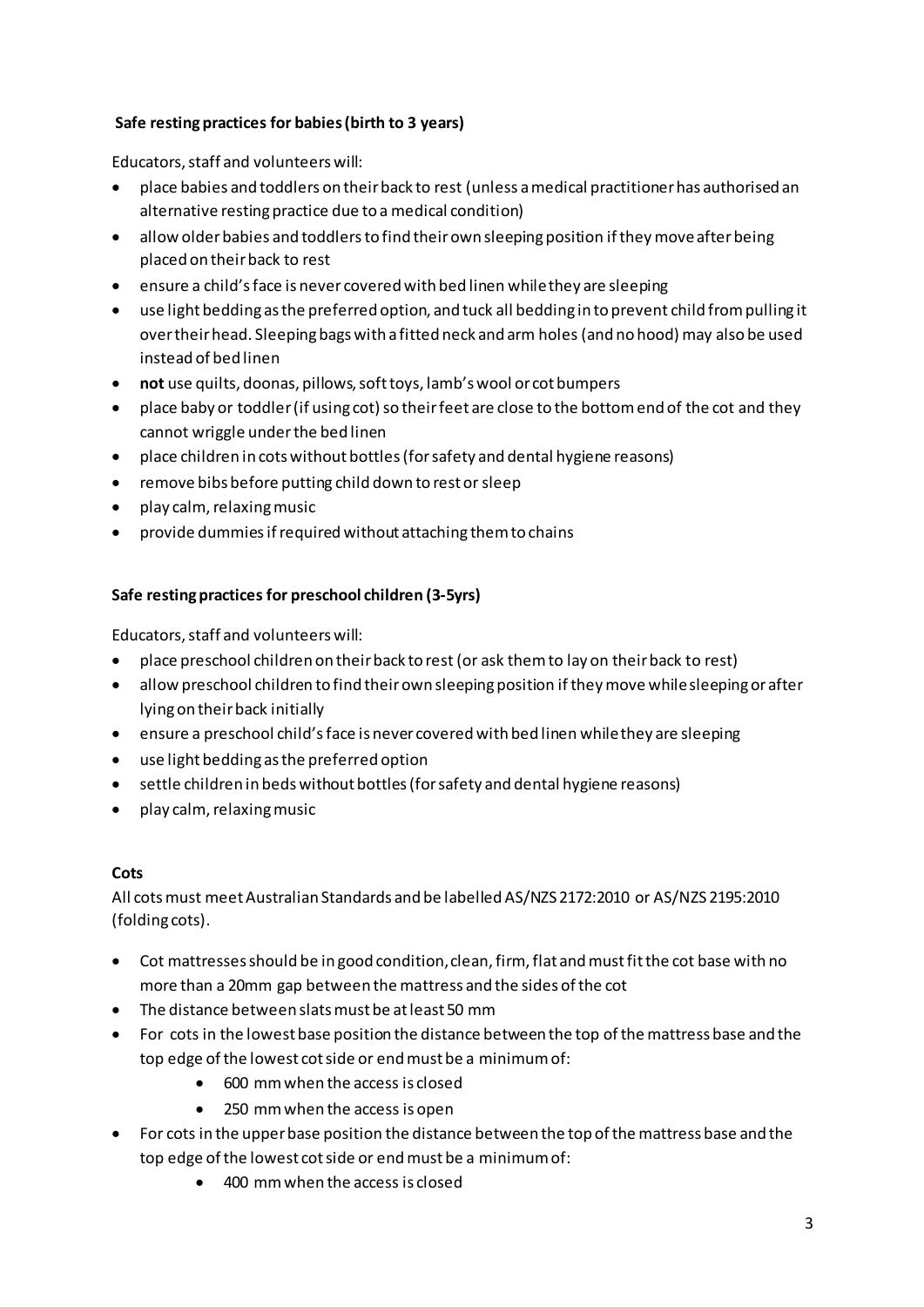• 250 mm when the access is open

#### Refe[r www.productsafety.gov.au](http://www.productsafety.gov.au/) for more information.

#### **Safety Checks: Beds, Cots, Environment**

Every 4 weeks the service will conduct a safety check of the resting environments, equipment and/or aids by following the Cot and Sleep Safety Checklist.

### **Prams and strollers will not be used for children to sleep or rest in.**

#### **Hygiene practices**

The Nominated Supervisor and educators will ensure:

- cots and mattress protective covers are cleaned with soap and water daily and when visibly soiled
- cleaning schedules are displayed in rooms (Refer to Physical Environment Policy)
- each child has their own bed linen which is washed every week following their last day at the service

If a child soils a cot or mattress educators, staff and volunteers will:

- wash hands and put on gloves
- clean the child
- remove gloves
- dress the child
- wash child's hands and their hands
- put on gloves
- clean the cot
	- o remove the bulk of the soiling or spill with absorbent paper towels
	- $\circ$  place the soiled linen in a plastic-lined, lidded laundry bin
	- o clean cot thoroughly with detergent and water
	- o disinfect if there was potentially infectious material
	- o remove gloves and wash hands
	- o provide clean linen for the cot

### **Children's Clothing**

Children should wear clothing that is comfortable, suitable for the weather, allows them to explore and play freely, and minimises the risk of injury – young children can, for example, be strangled or choked by items of clothing or jewellery. Educators may remove jewellery and teething necklaces if children wear them to the service.

Educators, staff and volunteers will encourage parents to dress their children in clothes (or provide clothes) that:

- are loose and cool in summer to prevent overheating and warm enough for cold weather including outdoor play in winter
- protect them from the sun during outdoor play in line with our Sun Protection Policy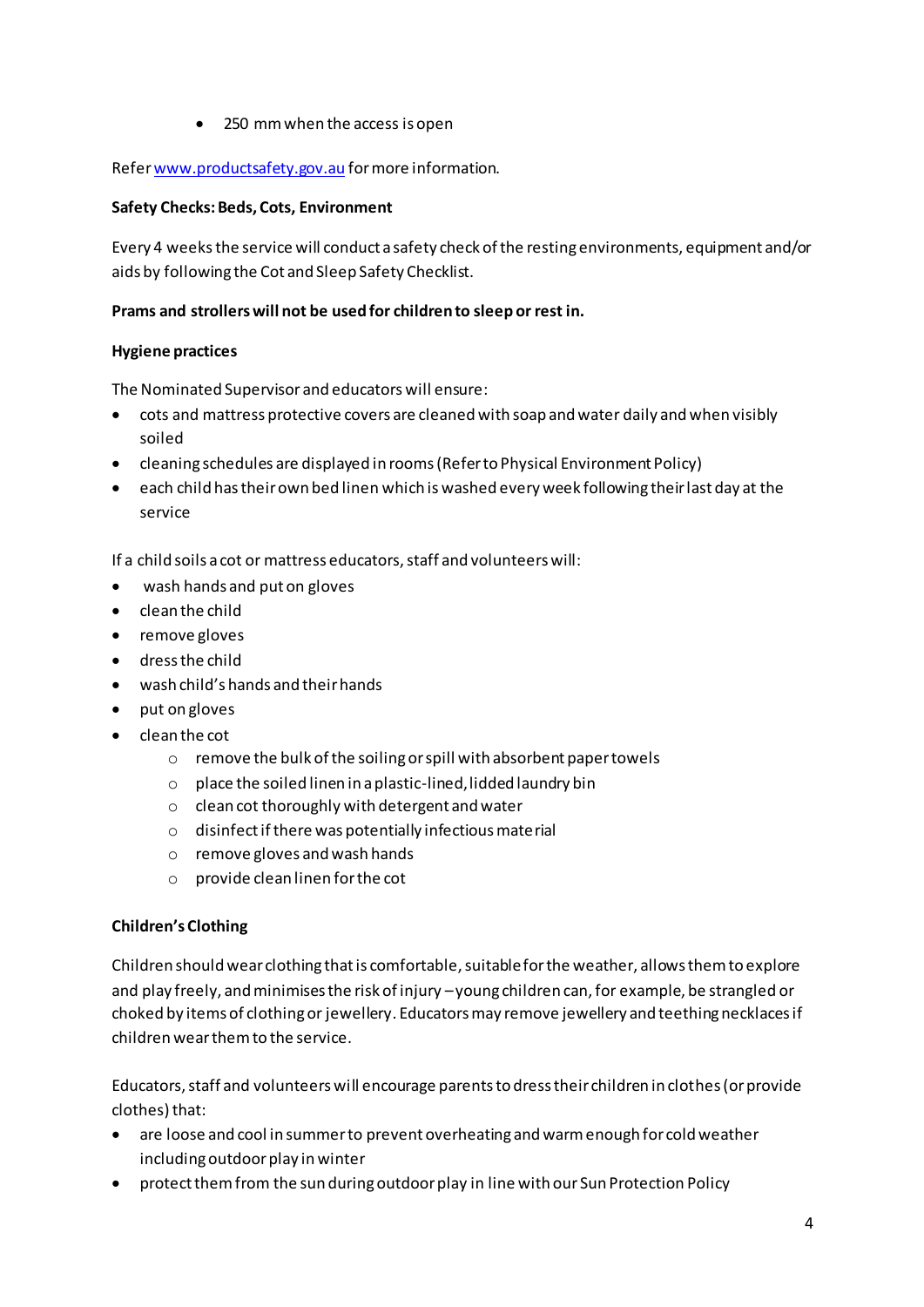- do not restrict children's comfort or compromise their safety when sleeping and resting eg babies and toddlers should not rest or sleep in clothes with hoods, cords, ties, ribbons or crocheted jackets that can pull tight around their neck
- do not compromise their safety during activities clothes with cords, strings or hoods may catch on equipment and furniture for example
- allow easy access for toileting eg elasticised trousers, track pants rather than buttons, zips, belts etc
- can get dirty when children play and engage in activities. Children should not come dressed in their best clothes
- include appropriate footwear so children can play comfortably and safely. Thongs, clogs or backless shoes have a trip factor and compromise children's safety when playing and using equipment
- are clearly labelled with the child's name.

Educators, staff and volunteers will:

- ensure children are protected from the sun during outdoor activities in line with the Sun Protection Policy
- monitor children to ensure they are appropriately dressed for all weather, play experiences, rest and sleep routines
- provide clean and appropriate spare clothing to children if needed
- encourage children to use aprons for messy play and art experiences to protect their clothing

#### **Amber Teething Necklaces and Bracelets**

Based on Australian Government product safety warnings, we do not allow children to wear amber teething necklaces or bracelets at our service. This is to minimise the risk they may choke on the beads if the necklaces or bracelets break apart.

### Sources

**Education and Care Services National Law and Regulations Early Years Learning Framework Occupational Safety and Health Act 1984 Occupational Safety and Health Regulations 1996 Standards Australia: AS/NZS 2172:2010, Cots for household use—Safety requirements Standards Australia AS/NZS 2195:2010, Folding cots—Safety requirements sidsandkid[s www.sidsandkids.org](http://www.sidsandkids.org/)  sidsandkids brochures: Making Up Baby's Cot, Safe Sleeping , Infant Safe Sleeping Child Care Kit, Cot to Bed Safety, Safe Wrapping sidsandkids information sheets: Bedding Amount Recommended for Safe Sleep, Pillow Use, Room Temperature, Sleeping Position for Babies with Gastro-Oesophageal Reflex, Soft Toys in the Cot, Wrapping Babies** 

**sidsandkids: Sudden Unexpected Death in Infancy Frequently Asked Questions**